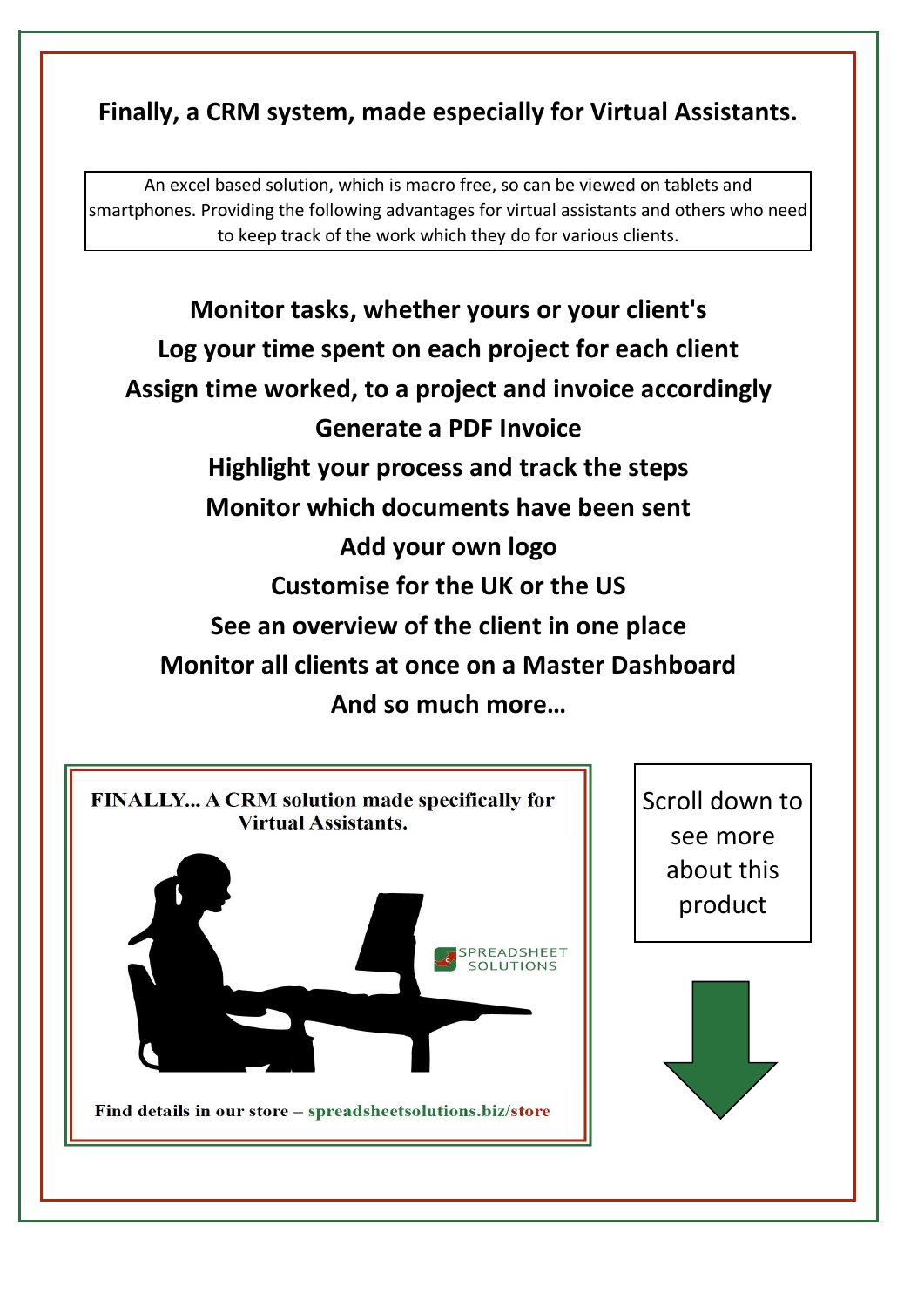| <b>Client Ref. No:</b> |        |                |                                          | <b>Client Company Name:</b> | Your Client Name                     |     |
|------------------------|--------|----------------|------------------------------------------|-----------------------------|--------------------------------------|-----|
|                        |        |                |                                          |                             |                                      |     |
|                        |        |                | <b>Invoice &amp; Billing Information</b> |                             |                                      |     |
| <b>Company Name:</b>   |        | Landline:      | 0208 123 4567                            |                             | <b>Invoice &amp; Billing Address</b> |     |
| Sumcor Ltd             | $\ast$ | Alt. Landline: | 0208 123 4568                            | Add. Line 1:                | 1 High Street                        |     |
|                        |        | <b>Mobile:</b> | 0750 427 0579                            | Add. Line 2:                |                                      |     |
| <b>Contact Person:</b> |        | Alt. Mobile:   |                                          | Add. Line 3:                |                                      |     |
| <b>Richard Sumner</b>  |        |                |                                          | Add. Line 4:                |                                      |     |
|                        |        | Email:         | richard@spreadsheetsolutions.biz         | Town / City:                | London                               |     |
|                        |        |                |                                          |                             |                                      |     |
| <b>VAT Number:</b>     |        |                |                                          | Postcode:                   | <b>SE1 2AB</b>                       |     |
| 123 456 789            |        | Fax            |                                          |                             |                                      |     |
|                        |        |                | <b>Site or Office Information</b>        |                             | <b>Site or Office Address</b>        |     |
| <b>Company Name:</b>   |        | Landline:      |                                          | Add. Line 1:                |                                      |     |
|                        |        | <b>Mobile:</b> |                                          | Add. Line 2:                |                                      |     |
|                        |        | Email:         |                                          | Add. Line 3:                |                                      |     |
| <b>Contact Person:</b> |        |                |                                          | Add. Line 4:                |                                      |     |
|                        |        |                |                                          |                             |                                      |     |
|                        |        | Alt. Landline: |                                          | Town / City:<br>Postcode:   |                                      | l≉. |

Use the setup sheet, and the client details sheet, to customise your job card and capture the client details. These details will be used throughout the spreadsheet.

|                |                                          |                    | <b>Status Breakdown</b> |                          | <b>Project Start Date:</b>                                            | 16/01/2017                                                                                                                                          |  |  |
|----------------|------------------------------------------|--------------------|-------------------------|--------------------------|-----------------------------------------------------------------------|-----------------------------------------------------------------------------------------------------------------------------------------------------|--|--|
|                | <b>Procedure</b>                         | Open:              | 8                       |                          |                                                                       |                                                                                                                                                     |  |  |
|                |                                          | <b>Active:</b>     | 1                       |                          | <b>Number of Days as Active Days:</b>                                 | 3                                                                                                                                                   |  |  |
|                | <b>Your Company</b>                      | Overdue:           | 0                       |                          |                                                                       |                                                                                                                                                     |  |  |
|                | <b>Your Name</b>                         | Complete:          | $\bf{0}$                |                          | Complete the red as required. Date override if you wish to override a |                                                                                                                                                     |  |  |
|                |                                          | <b>Client Due:</b> | $\bf{0}$                |                          |                                                                       | due date, (and delay all subsequent dates in the first section). Exclude<br>if a task is not required, and completed date when completed. The first |  |  |
|                | <b>Your Client Name</b>                  | <b>Unrequired:</b> | 0                       |                          | section is 'related tasks' and the second, 'unrelated'.               |                                                                                                                                                     |  |  |
|                |                                          |                    |                         | Change on 'Intro & Setup |                                                                       |                                                                                                                                                     |  |  |
| <b>Exclude</b> | <b>Task Description</b>                  | Due Date           | <b>Date Override</b>    | <b>Client To Do</b>      | <b>Completed Date</b>                                                 | <b>Status</b>                                                                                                                                       |  |  |
|                | <b>Meet client and discuss objective</b> | 20/01/2017         |                         |                          |                                                                       | <b>Active</b>                                                                                                                                       |  |  |
|                | Send out quote and t&c                   | 27/01/2017         |                         |                          |                                                                       | Open                                                                                                                                                |  |  |
|                | Get signed confirmation                  | 03/02/2017         |                         |                          |                                                                       | Open                                                                                                                                                |  |  |
|                | Confirm receipt                          |                    |                         |                          |                                                                       |                                                                                                                                                     |  |  |
|                | Send welcome pack                        |                    |                         |                          |                                                                       |                                                                                                                                                     |  |  |
|                |                                          |                    |                         |                          |                                                                       |                                                                                                                                                     |  |  |
|                |                                          |                    |                         |                          |                                                                       |                                                                                                                                                     |  |  |
|                |                                          |                    |                         |                          |                                                                       |                                                                                                                                                     |  |  |
|                |                                          |                    |                         |                          |                                                                       |                                                                                                                                                     |  |  |
|                |                                          |                    |                         |                          |                                                                       |                                                                                                                                                     |  |  |

Keep track of your usual procedure when dealing with clients. This will help you to keep on top of the sometimes monotonous aspects of your work, which are easily forgettable. There is also a similar list to help you keep on top of your to-do-list, bespoke for each client. All allowing you to determine how long you want each task to be 'active' for, giving you full control.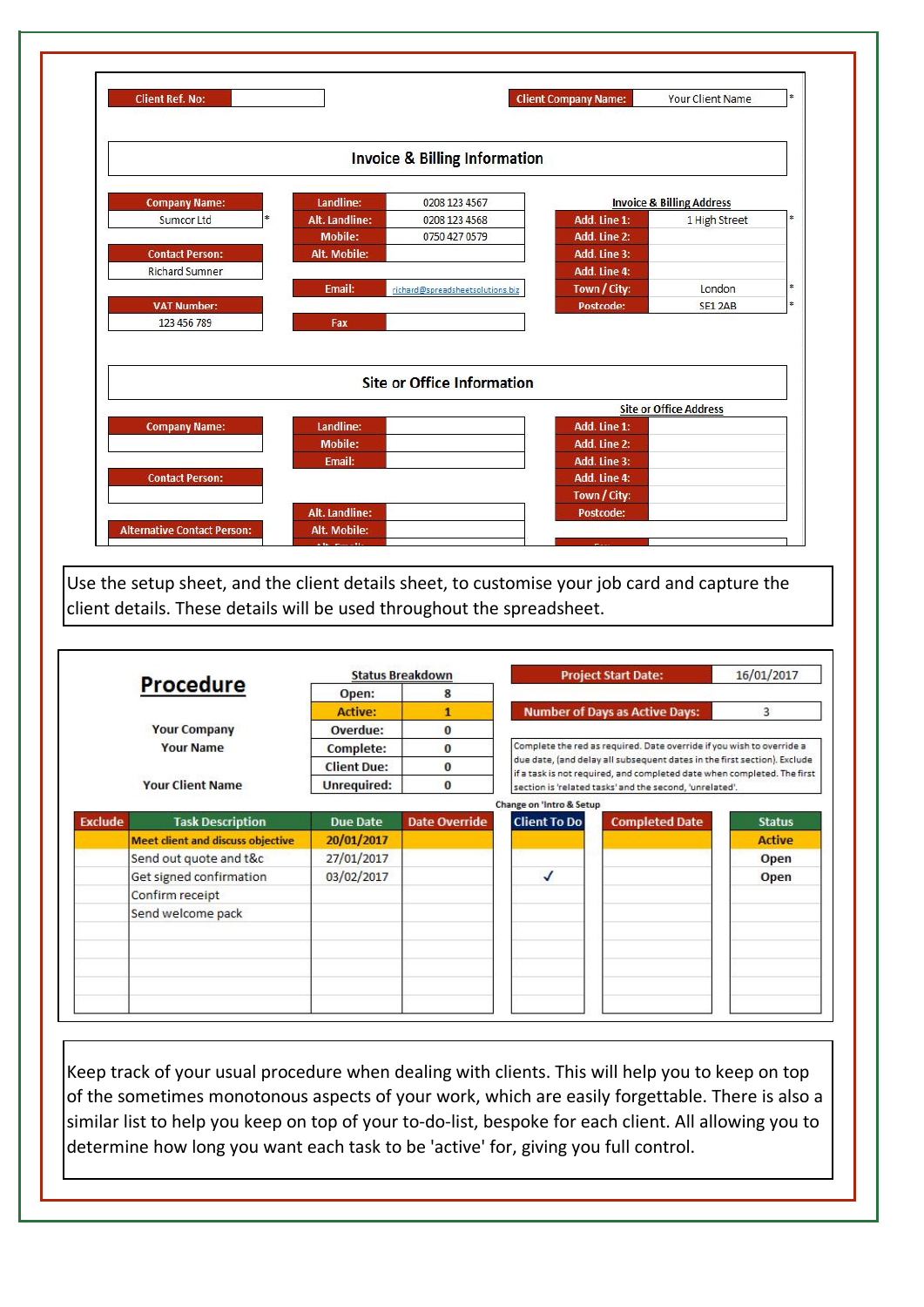|                                        |                                 | <b>Your Company</b>                                                                                                                                        | <b>Time per Status Breakdown</b>      |                                       |                 |  |
|----------------------------------------|---------------------------------|------------------------------------------------------------------------------------------------------------------------------------------------------------|---------------------------------------|---------------------------------------|-----------------|--|
|                                        | <b>Time Log</b>                 | <b>Your Name</b>                                                                                                                                           | <b>Total Time Marked as Invoiced:</b> | 0:00                                  |                 |  |
|                                        |                                 |                                                                                                                                                            |                                       | <b>Total Time Marked as Assigned:</b> | 22:00           |  |
|                                        |                                 | Enter the date of the work, and how many hours and minutes you worked                                                                                      |                                       | <b>Total Un-Chargeable Time:</b>      | 0:00            |  |
|                                        |                                 | (only hours if you charge a full hour for part there of). Select the Job<br>Description (based on your list from the 'Jobs to be Invoiced' sheet), or tick |                                       | <b>Total Unassigned Time:</b>         | 0:00            |  |
|                                        | $[h]$ :mm<br><b>Time Worked</b> | <b>Job Description</b>                                                                                                                                     |                                       |                                       |                 |  |
|                                        |                                 |                                                                                                                                                            | <b>Un-Chargeable</b>                  | <b>Comments</b>                       | <b>Status</b>   |  |
| Date                                   |                                 |                                                                                                                                                            |                                       |                                       |                 |  |
|                                        | 6:00                            | <b>1. Typing of client letters</b>                                                                                                                         |                                       |                                       | <b>Assigned</b> |  |
|                                        | 8:00                            | 2. Monitor of social media accounts                                                                                                                        |                                       |                                       | <b>Assigned</b> |  |
| 16/01/2017<br>17/01/2017<br>18/01/2017 | 6:00                            | <b>1. Typing of client letters</b>                                                                                                                         |                                       |                                       | <b>Assigned</b> |  |

As you work, capture the hours worked, and assign them to a project. You also have an expense list, which can be assined to a project. The projects can also be managed, which means that you can marry the time spent, with the projects created. This will enable you to make sure that you invoice for all the time spent, and also that you invoice for all of the projects. The time log, jobs to be invoiced, and invoice list are all balanced against each other, to ensure that you are in control.

|                             | <b>Your Company</b><br>Registered Address: Spreadsheet Solutions, 4 Boxley House,<br>Beckenham, BR3 1PS |                                  | <b>SPREADSHEET</b><br><b>SOLUTIONS</b> |  |  |
|-----------------------------|---------------------------------------------------------------------------------------------------------|----------------------------------|----------------------------------------|--|--|
| <b>Reg. Company No.:</b>    | 123 654                                                                                                 |                                  |                                        |  |  |
| <b>VAT Number:</b>          | 123 456                                                                                                 |                                  |                                        |  |  |
| Sumcor Ltd<br>1 High Street |                                                                                                         |                                  |                                        |  |  |
| London<br><b>SE1 2AB</b>    |                                                                                                         | <b>Invoice Number:</b>           | 1001                                   |  |  |
|                             |                                                                                                         | <b>Invoice Date:</b>             | 19/01/2017                             |  |  |
| <b>VAT Number:</b>          | 123 456 789                                                                                             |                                  |                                        |  |  |
| <b>Hours</b>                | <b>Hourly Rate (Exc VAT)</b>                                                                            | <b>Description of Work</b>       | Line Price (Exc VAT)                   |  |  |
| 12:00                       | £15.00                                                                                                  | <b>Typing of client letters</b>  | £180.00                                |  |  |
| 8:00                        | £15.00                                                                                                  | Monitor of social media accounts | £120.00                                |  |  |
|                             |                                                                                                         |                                  | £30.00                                 |  |  |

Once you close an invoice off, and it is ready to send, and projects assigned to that invoice will show as invoice items. This means that you can track what time has been invoiced for, and what time is still unassigned. Upon selecting the required invoice number from the drop down list, the invoice template is populated and ready to send to the client as a PDF. All that is left to do is to monitor for the client's payment.

Our logo is shown in the picture, but you can add your own logo there.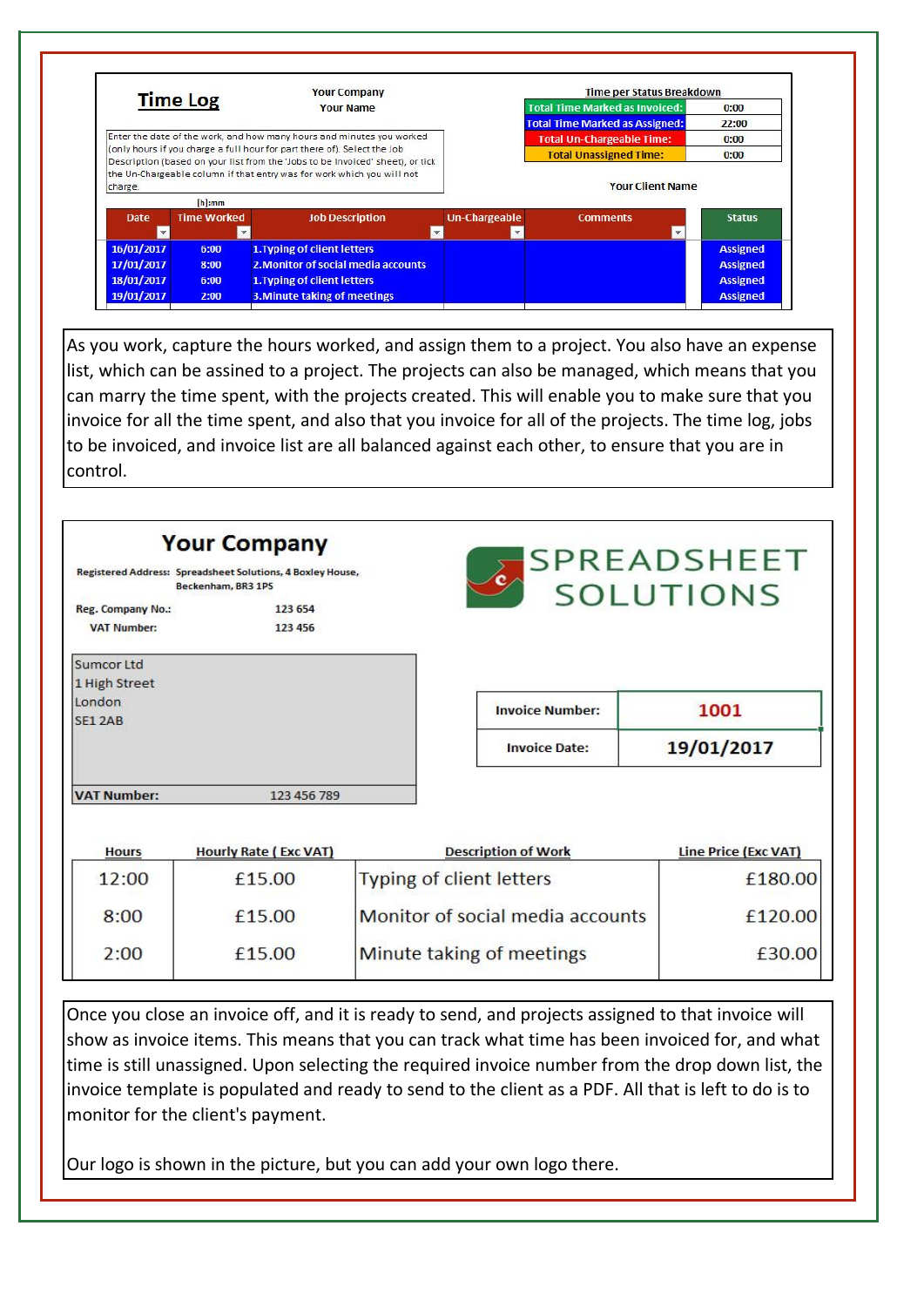|                                                   | <b>Overview</b>                                                      |                                                                     | <b>Your Company</b><br><b>Your Name</b>             |                                                                      | <b>Your Client Name</b>                                          |                                                                              |                                                            |                                                               |  |  |  |
|---------------------------------------------------|----------------------------------------------------------------------|---------------------------------------------------------------------|-----------------------------------------------------|----------------------------------------------------------------------|------------------------------------------------------------------|------------------------------------------------------------------------------|------------------------------------------------------------|---------------------------------------------------------------|--|--|--|
|                                                   |                                                                      |                                                                     |                                                     |                                                                      |                                                                  |                                                                              |                                                            |                                                               |  |  |  |
|                                                   | $\overline{\mathbf{1}}$                                              |                                                                     |                                                     |                                                                      |                                                                  |                                                                              |                                                            |                                                               |  |  |  |
| <b>Client Info</b>                                | <b>Procedure</b>                                                     | <b>Documents</b>                                                    | <b>To Do List</b>                                   | <b>Expenses</b>                                                      | <b>Time Log</b>                                                  | Jobs                                                                         | Invoices                                                   | Intro & Setup                                                 |  |  |  |
| <b>Client details</b><br>required for<br>invoice. | <b>Procedural tasks</b><br>which are<br>either active or<br>overdue. | <b>Documents due</b><br>to be sent and<br>are overdue or<br>active. | To do 'tasks'<br>which are<br>overdue or<br>active. | <b>Unassigned</b><br>expenses, older<br>than a month<br>and current. | <b>Unassigned</b><br>time, older than<br>a month and<br>current. | <b>Jobs not fitting</b><br>on invoice (10<br>each), or un-<br>assigned jobs. | Overdue<br>invoices, or<br><b>Partly Paid</b><br>invoices. | Required<br>details missing<br>from the Into &<br>Setup page. |  |  |  |

One of the best features of this spreadsheet, an overview of the client in one place. The product has 11 sheets, which is great for allowing you flexibility and excellent to go into detail so that you can monitor your clients efficiently, but not always ideal when you need to see an overview. This overview sheet, shows a 'birds-eye-view' of the client, so that you can see any alarms or warnings at a glance. The sheet also provides time and financial charts, in order for you to track some vital information as you proceed.

| <b>Master Dashboard</b><br>Locked |             |                              |   |      |        | right click and select 'clear content'. Then change to 'Locked' and resort the data as desired. |                |                         |                  |                       | on this spreadsheet. In order to do this, right click in the next white space of column B and click PASTE LINK. When complete, change the |              | When you want to add a new line, change the 'Locked' on the left to 'Unlocked'. Then open the required job card and copy the purple section on<br>the 'Client Info' sheet. Once you have copied the purple cells on the 'Client Info' sheet of the job card, paste the LINK in the next available space<br>'Unlocked' to 'Locked' before continuing. If you wish to remove a client, simply change to 'Unlocked', highlight the contents of that client's row, |
|-----------------------------------|-------------|------------------------------|---|------|--------|-------------------------------------------------------------------------------------------------|----------------|-------------------------|------------------|-----------------------|-------------------------------------------------------------------------------------------------------------------------------------------|--------------|----------------------------------------------------------------------------------------------------------------------------------------------------------------------------------------------------------------------------------------------------------------------------------------------------------------------------------------------------------------------------------------------------------------------------------------------------------------|
|                                   |             |                              |   |      |        |                                                                                                 |                |                         |                  |                       |                                                                                                                                           |              |                                                                                                                                                                                                                                                                                                                                                                                                                                                                |
| <b>Totals:</b>                    | 8           |                              |   |      |        |                                                                                                 |                |                         |                  | 0                     | 0:00                                                                                                                                      | $\mathbf{0}$ | £396.00                                                                                                                                                                                                                                                                                                                                                                                                                                                        |
| <b>Client Company Name</b>        |             | <b>Procedure Tasks</b>       |   |      |        | <b>To Do List Tasks</b>                                                                         |                |                         | <b>Documents</b> |                       | <b>Un-Assigned Overdue</b>                                                                                                                |              | <b>Full Amount Owed</b>                                                                                                                                                                                                                                                                                                                                                                                                                                        |
|                                   | <b>Open</b> | <b>Active Overdue Client</b> |   | Open | Active | Overdue Client                                                                                  |                | <b>Open</b>             |                  | <b>Active Overdue</b> | <b>Time</b>                                                                                                                               | Invoices     | on Closed Invoices                                                                                                                                                                                                                                                                                                                                                                                                                                             |
|                                   |             |                              |   |      |        |                                                                                                 |                | $\overline{\mathbf{v}}$ |                  |                       |                                                                                                                                           |              |                                                                                                                                                                                                                                                                                                                                                                                                                                                                |
| <b>Your Client Name</b>           | 8           |                              | 0 |      |        | 0                                                                                               | $\overline{0}$ | 4                       |                  | $\mathbf{0}$          | 0:00                                                                                                                                      | $\Omega$     | £396.00                                                                                                                                                                                                                                                                                                                                                                                                                                                        |

When you purchase this spreadsheet, you get a bonus sheet too (pictured above), where you can paste a link to vital data from each client job card, all onto one list in one place. These links update as you update each job card, giving you an overall view of all of your clients, in one sortable list. The colours change as the details change, so you can easily see which clients need attention.

As these are spreadsheets, and not programmed software, you can decide how you use them. Each spreadsheet can be saved into the file of your choice, and renamed as desired. You can set up your own system, to your own requirements, and then use the spreadsheets within that system. The master dashboard will allow you to add a link once you have set up the other spreadsheet, thus allowing you full control.